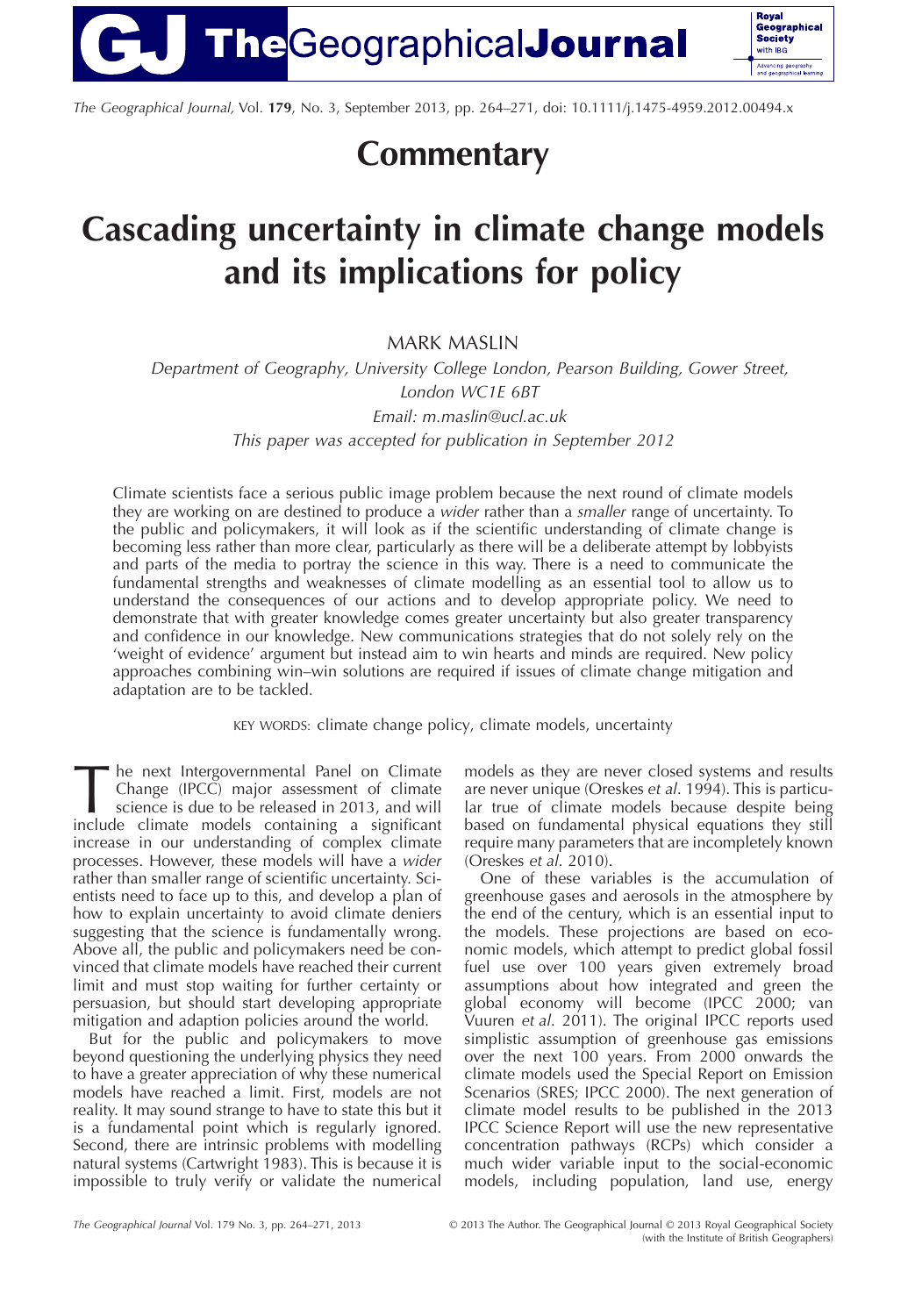



intensity, energy use and regional differentiated development. However the new RCPs mean that comparison of the 2013 IPCC results will be difficult with the IPCC 2001 and 2007 outputs, which used the SRES. These scenarios are just the start of the cascade of uncertainty shown in Figure 1.

In the most recent IPCC assessment, released in 2007, the greenhouse gas scenarios were then input into about 20 general circulation models (GCMs). Each of the models has their own independent design and parameterisations of key processes. For example, how to model the positive and negative feedbacks from clouds. Clouds are one of the largest uncertainties in climate models as they increase the global reflection of solar radiation up to 30%, reducing the amount of sunlight absorbed by the Earth But this cooling is offset somewhat by the greenhouse effect of clouds, which reduces the net loss of heat from the Earth. The independence of each model is important, as some confidence may be derived from multiple runs on different models providing similar future climate predictions. While the differences between the models can help us to learn about their individual limitations and advantages. Within the IPCC, due to political expediency, each model and its output is assumed to be equally valid. This is despite the fact that some are known to perform better than others when tested against reality provided by the historic and palaeoclimate records. This difference will be exacerbated in the 2013 IPCC assessment as some models have greater spatial resolution while others do not. Moreover, as discussed by Palmer (2012), we understand uncertainty within a single model but the notion of quantifying uncertainty from many models currently lacks any real theoretical background or basis.

The outputs from these GCMs are then used to drive more detailed regional climate models to project more local environmental variations. Down-scaling is a huge problem recognised in the modelling community (IPCC 2007b). This is because precipitation is spatially and temporally highly variable but essential to model if human impacts are to be predicted (Oreskes *et al*. 2010). Ultimately the cascade of uncertainty leads to a huge range of potential future events at a regional level that are in some cases contradictory. For example, detailed hydrological modelling of the Mekong River Basin using climate model input from just a single GCM (the Met Office HadCM3) led to projected future changes in annual river discharge ranging from a decrease of 5.4% to an increase of 4.5% (Kingston *et al*. 2011). Changes in predicted monthly discharge are even more dramatic, ranging from  $-16\%$  to  $+55\%$ . Advising policymakers becomes extremely hard when the uncertainties do not even allow one to tell if the river catchment system in the future will have more or less water. But there may be key communication lessons that we could learn from the way other scientists communicate risk, for example, with earthquake risk the public and policymakers have become used to the idea of probability when it comes to timing and magnitude.

The projected regional climate changes are then used as a basis for so-called impact models that attempt to estimate the effect on the quality of human life (Barker 2008). The scale of impact of climate change is, however, driven more by the relative resilience of the society affected than the magnitude of change. The most advanced of these socioeconomic models determine the monetary costs arising both in market and non-market sectors. But these models fail to adequately account for many aspects of human suffering possibly caused by climate change, as they evaluate the impact of climate change on human welfare purely in monetary terms (Stern 2007). Whereas money can be lent, exchanged, traded or even gain interest, an individual's welfare and life cannot. Moreover, despite continued arguments between economists, future losses are discounted at a fairly arbitrary rate (Stern 2007).

Above we have considered mean state changes such as river discharge. The single biggest problem with impact models, however, is their inability to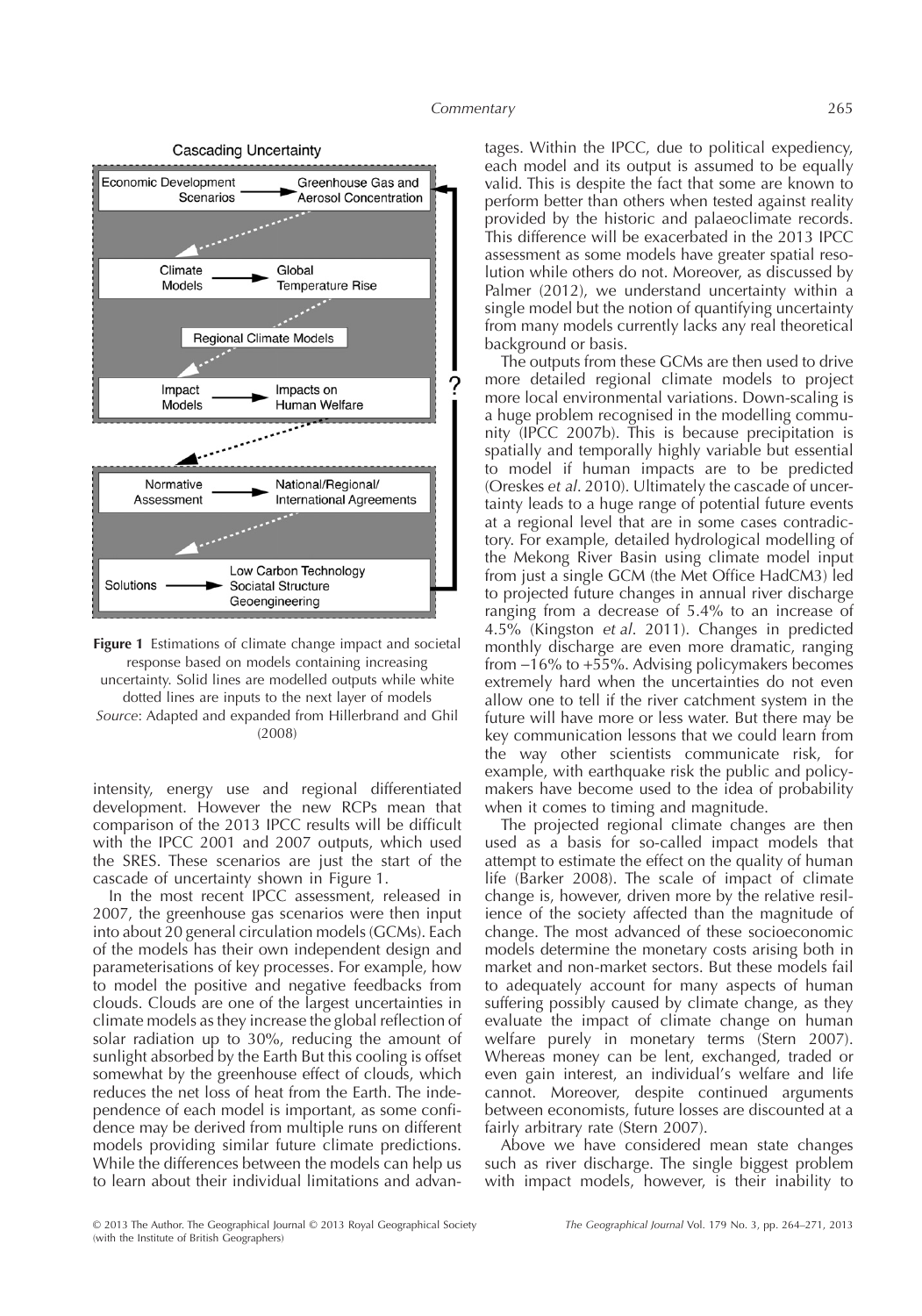

Figure 2 Climate change, society's weather coping range, and extreme events *Source*: Adapted from Maslin (2009)

predict extreme events, though a recent IPCC report tries hard to set new foundations for this sort of work (IPCC 2012). This is because we know that humanity can live, survive and even flourish in extreme climates from the Arctic to the Sahara, but problems arise when the predictable extremes of local climate are exceeded. For example, heat waves, storms, droughts and floods in one region may be considered fairly normal weather in another. This is because each society has a 'climatic' coping range, which in effect, is a range of weather that it has evolved historically to deal with. Figure 2 shows the theoretical effect of combining the coping range with climate change. In our present climate, the coping range encompasses nearly all the variation in weather with maybe only one or two significant events causing disruption per year. As the climate moves gently to its new average, if the coping range stays the same then many more extreme events occur. For example, in the historically mild climate of northern Europe, homes are built with central heating but not air-conditioning. As summer temperatures increase and heat waves like 2003 become common, then the coping range of our homes will be exceeded (Maslin 2009). Over 35 000 older people died during the 2003 heat wave due to the inability to deal with high night-time temperatures. This does not occur in other much hotter developed countries because of the extensive availability of airconditioning.

Climate change science is also rapidly moving forward and is now attempting to attribute the contribution of anthropogenic climate change to extreme weather events. A few years ago this would be unheard of and the standard communication line was that scientists could not attribute individual weather events to climate change but the event in question may be consistent with what is expected to happen in the future. However, with increased computer power it is possible to run regional climate scenarios with and without the contribution of global warming and

so assess the potential impact on the occurrence of extreme weather events. A discernable contribution of climate change was found for UK Floods in 2000 (Pall *et al*. 2011), the Russian heat wave of 2010 (Otto *et al*. 2012), and the Texan and East African droughts of 2011 (Peterson *et al*. 2012), while none was found for the floods in Thailand in 2011 (Peterson *et al*. 2012). However, this science is still in its infancy and sometimes throws up contradictory studies due to what we exactly mean by anthropogenic climate change contribution. This is shown by two papers related to the Russian heat wave of 2010. Dole *et al*. (2011) concluded that climate change did not contribute to the event while Rahmstorf and Coumou (2011) concluded that it had. The apparent mismatch was because the two papers asked different questions (Otto *et al*. 2012). Dole *et al*. (2011) showed that climate change had had little or no effect on the magnitude of the Russian heat wave, while Rahmstorf and Coumou (2011) showed that climate change had increased the frequency at which these events could occur. This demonstrates the importance of scientists and policymakers asking the right questions.

Despite potential limitations with climate models there is still a wide range of views about how useful they are in helping us to understand the future and informing policy. A central debate has emerged between scientists who take the optimistic view suggesting we can model future climate tipping points (Lenton 2011) and those who say we cannot even get the past correct (Valdes 2011). Lenton (2011) tackles potential climate tipping points such as the irreversible melting of the Greenland ice sheet, dieback of the Amazon rainforest and the shift of the West African monsoon. He argues that with more research it will be possible to use models to provide an early warning system as we approach climatic tipping points. Lenton (2011) uses inherent assumptions about bifurcations within critical parts of the climate system and the ability to use the past climate records as a test for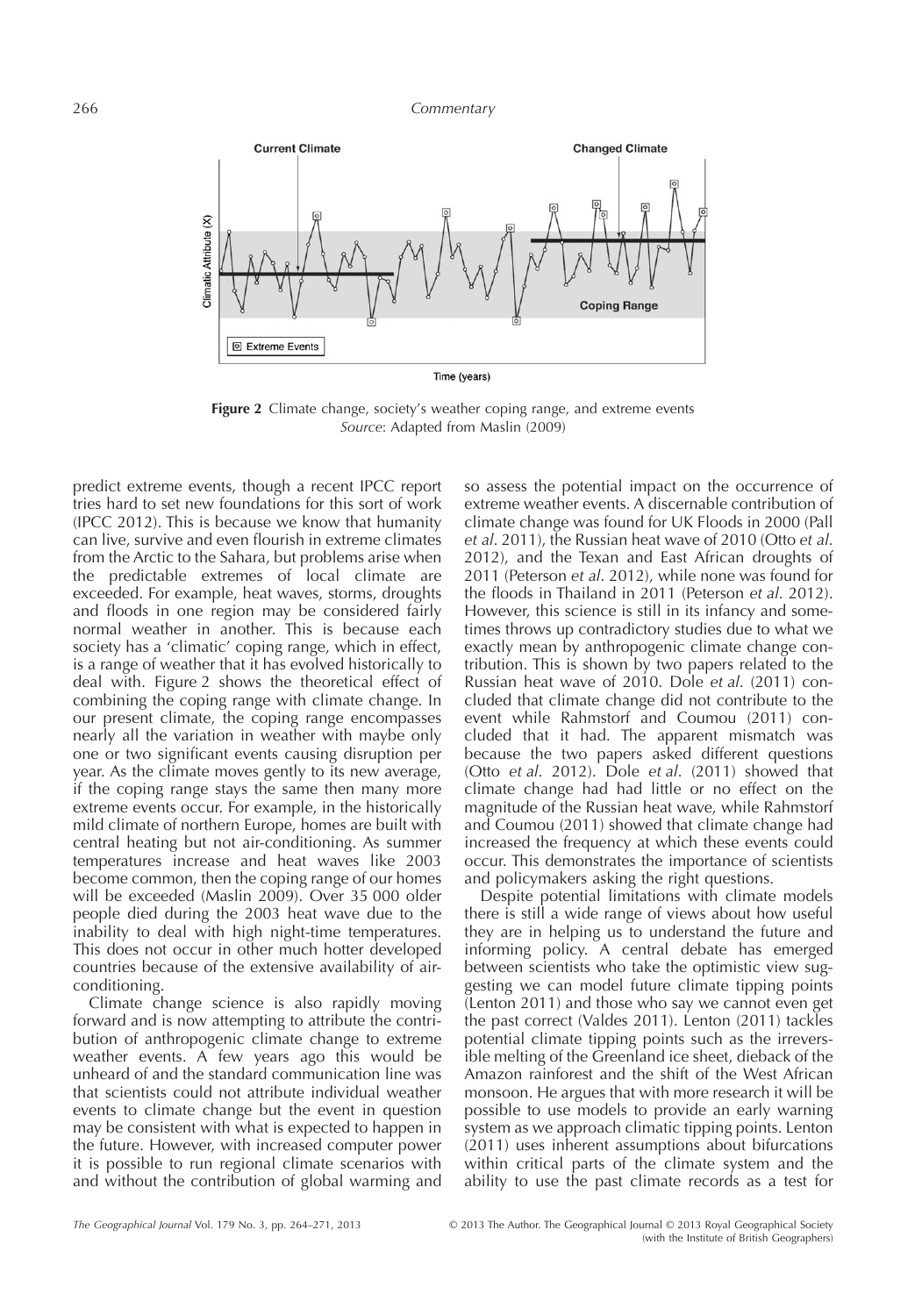

**Figure 3** Collation of equilibrium climate sensitivity estimates, which represent the equilibrium global temperature reached with a doubling of atmospheric carbon dioxide (see Table 1). Red shows estimates using just equations; blue shows when climate models have been used and how many; and green shows when palaeoclimate records have been used to provide the estimate. Circles are the best estimate and triangles represent the full published potential range *Source*: Adapted from Maslin and Austin (2012)

these tipping points. In contrast, Valdes (2011) argues that the current IPCC models cannot simulate abrupt climate change. When tested against four major past climate changes, for two of them, the models did not even get the basic climate prior to the shift correct, and for the other two, climate forcing up to 10 times greater than natural were required to get the abrupt shift. His conclusion was that climate models are too stable and are built not to fail. These are two very different views by respected scientists, but it is the former view that is the most worrying and seems to imply we have forgotten all the lessons learnt about the limits of knowledge from chaos and complexity theory.

This discussion does not mean that climate models are useless. The present models are clearly able to reproduce natural climate variability over the past 150 years. They have provided an essential test of the theoretical link between  $CO<sub>2</sub>$  and global temperatures, supporting the extensive experimental and palaeoclimate work. They provide an insight into the possible climate of the future and clear choices about what future we would like to have. This vision of the future has been incredibly stable. For example, the predicted global temperature rise resulting from a doubling of  $CO<sub>2</sub>$  in the atmosphere has not changed much in over 20 years (Figure 3 and Table 1; Knutti and Hegerl 2008). Yet when Schmittner *et al*. (2011) published a slightly lower value, the BBC declared 'Climate sensitive was overestimated' despite significant criticisms of the study and the fact it still fell within the range of all the IPCC reports. The uncertainties around future projections are because of the complexity of positive and negative feedback within the climate system, and represent our ability to understand each process. The consistency of predictions over decades leads to an increase in our confidence because, despite the uncertainty, the basic projections have not changed (Figure 3). It is these key points that need to be emphasized and clearly communicated when the next IPCC assessment is published.

The climate models, or as some groups are now referring to them, 'climate simulators' in the IPCC fifth assessment will include some significant improvements. Many of the models contain better representation of atmospheric chemistry, aerosol processes and the carbon cycle, including land vegetation feedbacks, while the cascade of uncertainties inherent to modelling work will remain much the same. Many of the models will have a small increase in spatial resolution. The models will also focus on decadal forecasts to help us understand the internal variability of the climate (Cane 2011). There will also be separate chapters dealing with near-term climate up to 2050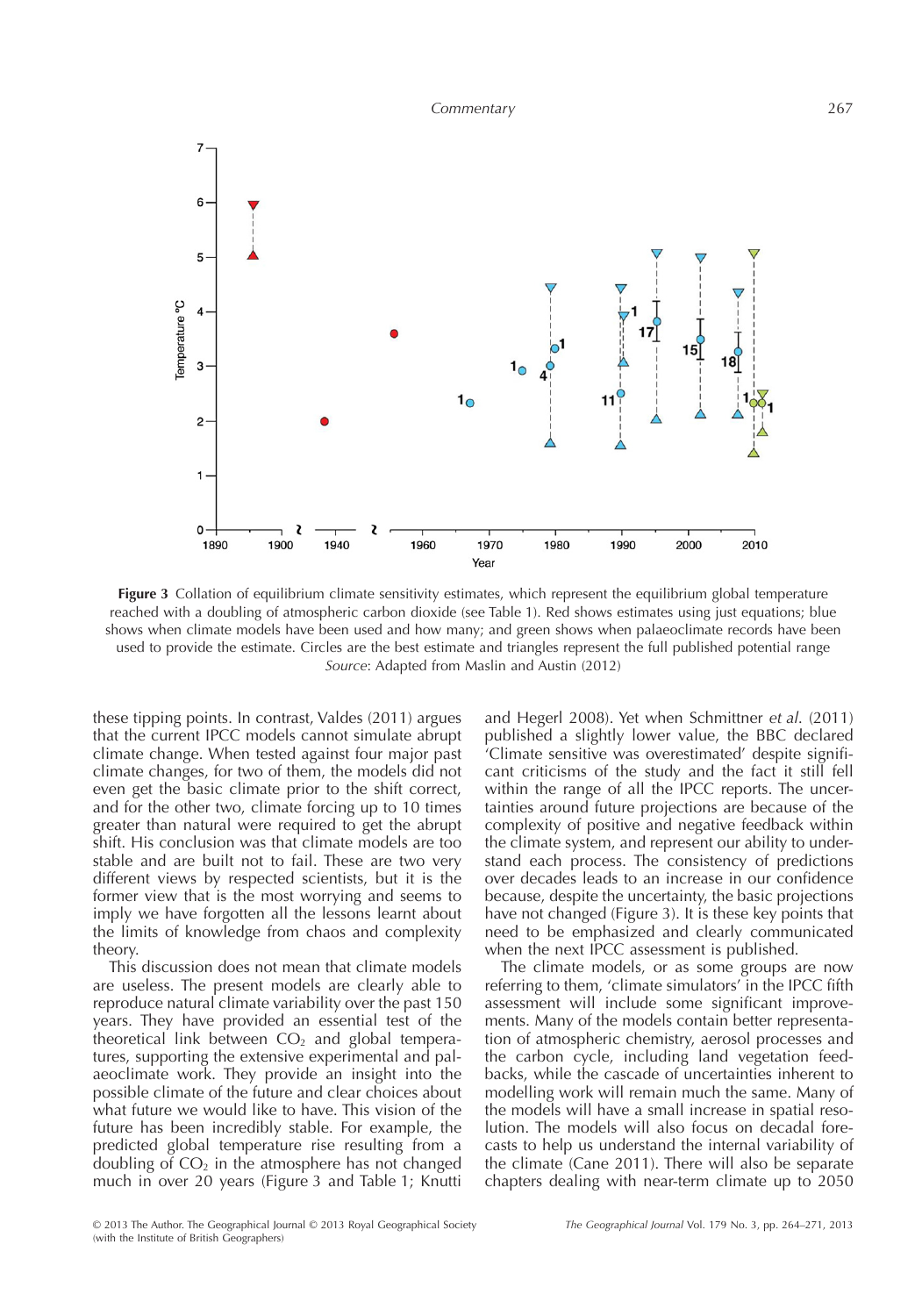#### 268 *Commentary*

| Year  | Source                        | ECS $(^{\circ}C)$                         | Range $(^{\circ}C)$ | Models used                              |
|-------|-------------------------------|-------------------------------------------|---------------------|------------------------------------------|
| 1896  | Arrhenius                     | No figure given                           | $4.95 - 6.05$       | Equations                                |
| 1938  | Callendar                     | 2.0                                       | Not given           | Equations                                |
| 1956  | Plass                         | 3.6                                       | Not given           | Equations                                |
| 1967  | Manabe and Weatherald         | 2.3                                       | Not given           |                                          |
| 1975  | Manabe and Weatherald         | 2.93                                      | Not given           |                                          |
| 1979  | Charney et al.                | 3.0                                       | ±1.5                | 4                                        |
| 1979  | Ramanthan et al.              | $3.29$ – this is from the<br>annual model | No range is given   |                                          |
| 1990  | Lorius et al.                 | Range only                                | $3.0 - 4.0$         |                                          |
| 1990  | IPCC first assessment report  | 2.5                                       | $1.5 - 4.5$         | 11                                       |
| 1995  | IPCC second assessment report | $3.8 \pm 0.78$                            | $1.9 - 5.2$         | 17                                       |
| 2001  | IPCC third assessment report  | $3.5 \pm 0.92$                            | $2.1 - 5.1$         | 15                                       |
| 2005  | Frame <i>et al</i> .          | 2.4                                       | $1.4 - 4.1$         |                                          |
| 2006  | Forster and Gregory           |                                           | $1 - 4.1$           | Equations                                |
| 2007  | Royer <i>et al</i> .          |                                           | $1.6 - 5.5$         | Palaeo-data                              |
| 2007a | IPCC fourth assessment report | $3.26 \pm 0.69$                           | $2.1 - 4.4$         | 18                                       |
| 2010  | Köhler et al.                 | 2.3                                       | $1.3 - 5.2$         | Palaeo-data                              |
| 2011  | Schmittner et al.             | 2.3                                       | $1.7 - 2.6$         | 1 model with palaeo-<br>data constraints |

**Table 1** Review of equilibrium climate sensitivity (ECS) estimates, which represent the equilibrium global temperature reached with a doubling of atmospheric carbon dioxide

Note that the Schmittner *et al*. (2011) estimate is thought to be too low as they assume the Last Glacial Maximum was globally only 3.5°C cooler not 5.8  $\pm$ 1.4°C as found by others (e.g. Schnieder Von Deimling *et al.* 2006)

and climate post 2100. There is also very little change in equilibrium climate sensitivity to doubling of atmospheric  $CO<sub>2</sub>$ . The uncertainties around future projections may increase by up to 20%, but this is because of our greater understanding of the processes and our ability to quantify that knowledge. Rowlands *et al*. (2012) recently explored the amount of uncertainty inherent in complex models by running one specific model through nearly 10 000 simulations (as opposed to the usual handful of runs that can usually be managed). While his average results matched well with previous IPCC projections, Rowlands found that more extreme results, including warming of up to 4°C by 2050, were just as likely. That uncertainty was masked in the IPCC fourth assessment by the fact that complex models are not usually put through their paces so thoroughly; as computing power becomes more accessible, that 'hidden' uncertainty will become more obvious.

IPCC needs to be aware of the effects of our greater understanding of uncertainties. It needs to design a communication strategy that allows a clear demonstration of the science (Corfee-Morlot *et al*. 2007) and for once be prepared for the inevitable backlash from those who wish to misunderstand the science. IPCC needs to appreciate the scale and funding these groups and individuals represent. For example, a quick look at the top 10 'global warming' books on amazon.co.uk (accessed 2 September 2012) showed that 6 out of the top 10 were by climate change deniers. Interestingly, only 2 out of the top 10 books using 'climate change' in the title were written by climate change deniers. What is clear is that one part-time 'media person' was not enough to deal with the so-called 'climate-gate' or 'Himalayan-gate' media events. The IPCC now has two full-time media experts but compare this to Tesco UK, which has a whole 'government department' that is aimed at lobbying just the UK government. The IPCC has also been offered free support by many of the world's leading PR/advertising/campaign companies but has turned much of it down. This is a great shame given the communications challenge of climate change and the new IPCC 2013 Science Report. The IPCC must stop approaching the communication challenge from a science perspective as it is clear that 'scientific weight of evidence' is not the issue; if it were then the battle would have been over long ago. Rather it is about vestige interests both politics and business that do not want to have to deal with the fact that our pollution is changing the climate and we should do something about it. At a more worrying level, it is also about how science is now seen and understood in the USA and the UK. Over the past 25 years scientific issues have become akin to a belief system with questions like 'do you believe in evolution' or 'do you believe in climate change' becoming the norm. Climate change communication is much more about good PR that wins hearts and minds. One novel approach could be to define uncertainty in terms of when the planet will hit a certain temperature. This approach has recently been used by Joshi *et al*. (2011), who showed that the political expedient 2°C limit will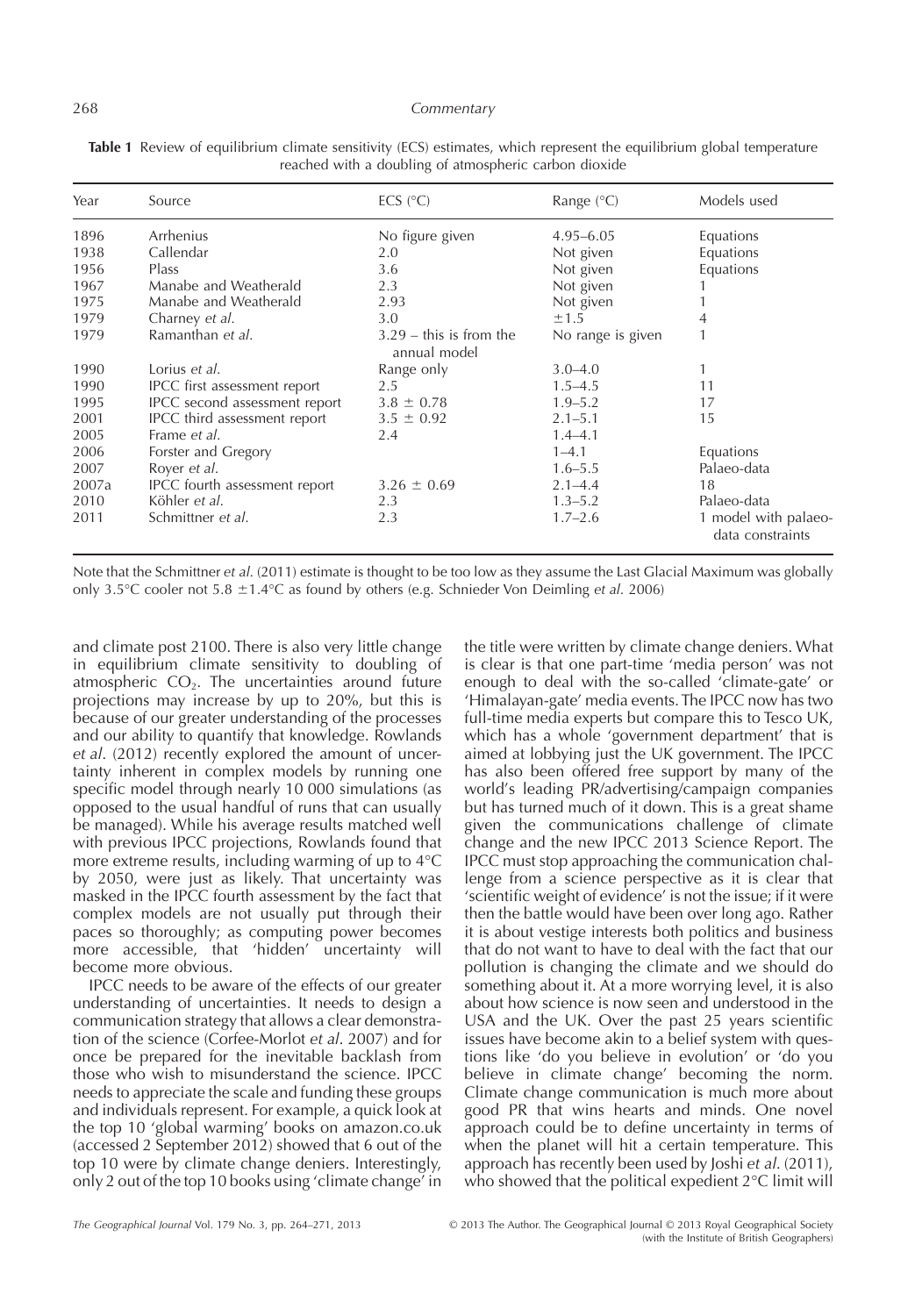*Commentary* 269



**Figure 4** Comic from the United States news publication *USA Today*, 2009

be reached between 2040 and 2100 depending on our emissions pathway and which model is used. This 'when' not 'if' approach is a very powerful when illustrating the impacts of future climate change.

In the face of scientific uncertainty, various philosophies for decisionmaking have arisen. Each has flaws. The precautionary principle states that action should be taken against worst-case scenarios, 'just in case'. This is problematic as it does not take into account that acting, as well as not acting, may yield unacceptable consequences. Cost–benefit analyses attempt to take this into account by totalling the sum impacts of different actions or non-actions. But there are serious problems in accounting for all possible costs, and giving them a numerical value. Debates arise about whether the cost to our offspring should count for less than the costs to today's generation (known as 'discounting the future'), and about the (perhaps variable) value of human life. Expected utility theory, a tool that balances risk against reward using probabilistic mathematical functions, requires assumptions about the likely impacts on human welfare and assumes a moral focus on the majority rather than the individual (Hillerbrand and Ghil 2008).

However, uncertainty rarely stops politicians making decisions, and in the case of climate change, public opinion and scientific uncertainty seem to be used as excuses for inaction. For example, politicians used to say 'we need to wait until scientists prove that mankind is causing climate change'. That hurdle has passed; now they have moved on to 'we need to wait until scientists can tell us exactly what will happen, and the costs of inaction', or 'we need to wait for public opinion to be behind action'. As I hope I have demonstrated above, the former will never occur because the modelling can never provide that level of

certainty. The latter is a slight of hand as in no other area do politicians assume the need for public support; for example, from wars to bank bailouts, from taxation to healthcare reforms.

Greater knowledge and better models will always be desirable but they are not the panacea to cure political and public reticence to act on climate change. So despite the increased defined uncertainty within climate models, the increased confidence and huge weight of scientific evidence are good enough to tell us what we fundamentally need to know. We need governments to just go ahead and take action, which is exactly what has occurred in the UK, the EU and Mexico with climate change legislation. But, as scientists, we must remember that policymakers have to put climate change in the context of the metanarratives of the twenty-first century, which include global economic stability, alleviating global poverty and global security (e.g. Stern 2007; Adger 2006; Barnett and Adger 2007). This is because, despite the seriousness of climate change and the worry of what might happen in 10, 20 or 50 years time, it seems rather naïve when 8 million children die needlessly each year, 800 million people go to bed hungry each night and 1000 million people still do not have regular access to clean safe drinking water (Kovats *et al*. 2005; Costello *et al*. 2009).

Despite the actions of individual countries and regions, there is still a need for a legally binding international agreement. Once these are forthcoming there would still need to be sophisticated political solutions at all levels; from the binding international agreement to regional, national and local policies (Maslin and Scott 2011). This multi-level governance is essential as it provides redundancy in the system and acts as a regulatory safety net if higher-level poli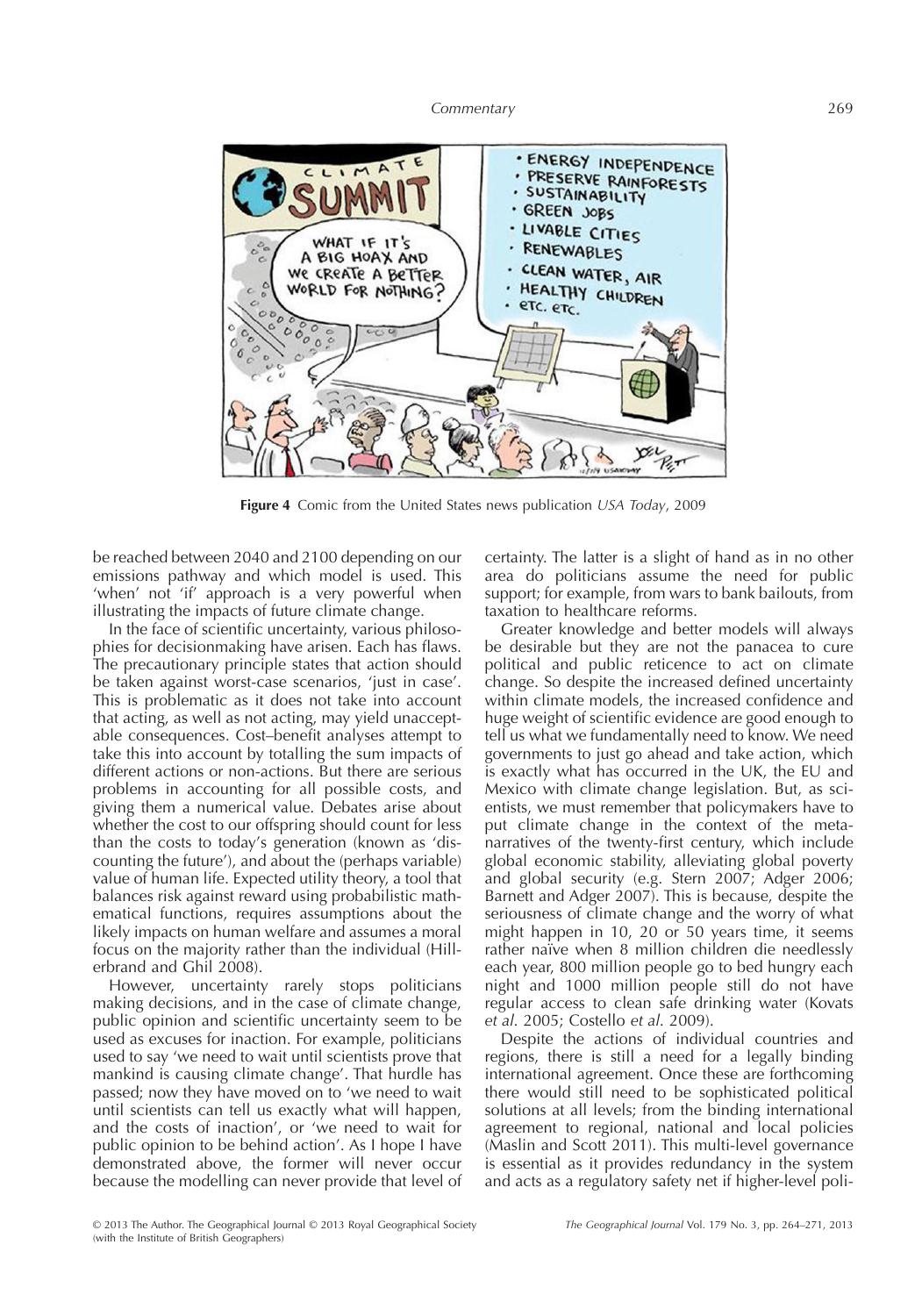cies break down or are gamed. For example, the UN Clean Development Mechanism (CDM) gives credits for projects involving the capture of industrial gases (hydrofluorocarbons or HFCs) and has regrettably been easy to game. The regulation has created a perverse incentive for companies to produce more HCFC-22, a refrigerant and powerful greenhouse gas being phased out under the Montreal Protocol, in return for windfall profits for capturing the HFC-23 by-product from its production. The European Commission concluded in 2011 that production of HCFC-22 could be higher today than it would have been in the absence of CDM activity.

Action on climate change, therefore, should always contain an element of win–win. For example, supporting a huge increase in renewable energy not only reduces emissions but helps to provide energy security by reducing the reliance on imported oil, coal and gas (Bradshaw 2010). Reduced deforestation and reforestation should not only draw down  $CO<sub>2</sub>$  from the atmosphere but help to retain biodiversity, stabilise soils and provide livelihoods for local people via carbon credits. Measures that reduce car use will increase walking and cycling, which in turn reduce obesity and heart attacks (Haines *et al*. 2009). No one can object to creating a better world, even if we are extremely lucky and the scale of climate change is on the low end of all projections. This point was beautifully illustrated by a cartoon published in *USA Today* in 2009 (see Figure 4).

Predicting the future is extremely hard. Climate scientists' projections of the future and their associated uncertainties are an essential tool to allow us to understand the consequences of our actions. Climate scientists need to communicate the fundamental strengths of the science and why estimations of uncertainties demonstrate the transparency of our knowledge. We do not need to demand impossible levels of certainty from the models to envisage a better safer future.

### **Acknowledgements**

I would like to thank Mark Brandon for his excellent review. I would like to thank the UCL Drawing Office (Department of Geography) for compiling the figures. I would like to thank Joel Pett, Editorial Cartoonist at the *Lexington Herald-Leader* for allowing us to use the cartoon from *USA Today*. Mark Maslin is currently supported by a Royal Society Wolfson Research Merit award and the Royal Society Industrial Fellowship.

### **References**

- **Adger N** 2006 Vulnerability *Global Environmental Change* 16 268–81
- **Arrhenius S** 1896 On the influence of carbonic acid in the air upon the temperature of the ground *Philosophical Magazine and Journal of Science* 5 237–76
- **Barker T** 2008 The economics of avoiding dangerous climate change: an editorial essay on the Stern Review *Climatic Change* 89 173–94
- **Barnett J and Adger W N** 2007 Climate change, human security and violent conflict *Political Geography* 26 639–55
- **Bradshaw M** 2010 Global energy dilemmas: a geographical perspective, *The Geographical Journal* 176 275–90
- **Callendar G S** 1938 The artificial production of carbon dioxide and its influence on temperature *Quarterly Journal of the Royal Meteorological Society* 64 223–40
- **Cane M** 2011 Climate science: decadal predictions in demand *Nature Geosciences* 3 231–2
- **Cartwright N** 1983 *How the laws of physics lie* Clarendon Press, Oxford
- **Charney J G, Arakawa A, Baker D J, Bolin B, Dickson R E, Goody R M, Leith C E, Stommol H M, Wunsch C I** 1979 *Carbon dioxide and climate: a scientific assessment* Report of an Ad Hoc study group on carbon dioxide and climate, Woods Hole, MA 23–27 July 1979, to the Climate Research Board, Assembly of Mathematical and Physical Sciences, National Research Council
- **Corfee-Morlot J, Maslin M A and Burgess J** 2007 Climate science in the public sphere *Philosophical Transactions of the Royal Society A* 365 2741–76
- **Costello A, Abbas M, Allen A, Ball S, Bell S, Bellamy R, Friel S, Groce N, Johnson A, Kett M, Lee, M, Levy C, Maslin M, McCoy, D, McGuire, B, Montgomery H, Napier D, Pagel C, Patel J, de Oliveira J, Redclift N, Rees H, Rogger D, Scott J, Stephenson J, Twigg J, Wolff J, Patterson C** 2009 Managing the health effects of climate change *The Lancet* 373 1693–733
- **Dole R, Hoerling M, Perlwitz J, Eischeid J, Pegion P, Tao Zhang T, Xiao-Wei Quan X-W, Xu T, Murray D** 2011 Was there a basis for anticipating the 2010 Russian heat wave? *Geophysical Research Letters* 38 L06702
- **Forster P M and Gregory J M** 2006 The climate sensitivity and its components diagnosed from earth radiation budget data *Journal of Climate* 19 39–52
- **Frame D J, Booth B B B, Kettleborough J A, Stainforth D A J, Gregory J M, Collins M and Allen M R** 2005 Constraining climate forecasts: the role of prior assumptions *Geophysical Research Letters* 32 L09702
- **Haines A, McMichael A, Smith K, Roberts I, Woodcock J, Markandya A, Armstrong B G, Campbell-Lendrum D, Dangour A, Davies M, Bruce N, Tonne C, Barrett M, Wilkinson P** 2009 Public health benefits of strategies to reduce greenhouse-gas emissions: overview and implications for policy makers *The Lancet* 374 2104–14
- **Hillerbrand R and Ghil M** 2008 Anthropogenic climate change: scientific uncertainties and moral dilemmas *Physica D* 237 2132–8
- **IPCC** 1990 *Climate change* The IPCC Scientific Assessment of Working Group I **Houghton J T, Jenkins G J and Ephraums J J** eds Cambridge University Press, Cambridge, UK
- **IPCC** 1995 *Climate change 1995: the science of climate change* Contribution of Working Group I to the Second Assessment Report of the Intergovernmental Panel on Climate Change **Houghton J T, Meira Filho L G, Callander B A, Harris N, Kattenberg A and Maskell K** eds Cambridge University Press, Cambridge, UK